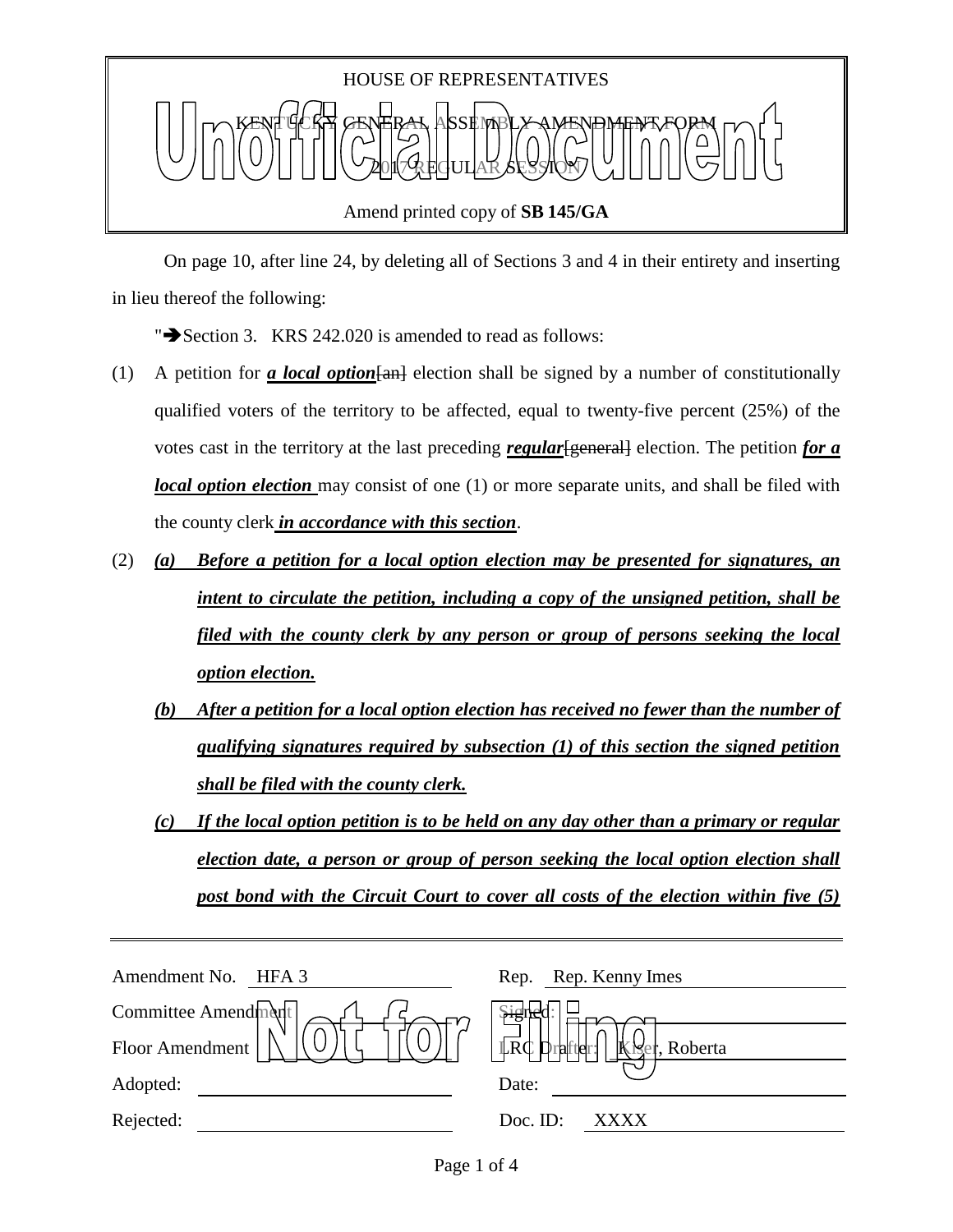

*days after the signed petition is filed under paragraph (b) of this subsection. The cost of the election shall be established by the county judge/executive to determine the bond amount.*

- *(3)* The petition for *a local option* election, in addition to the *signature and legibly printed*  name of *each*[the] voter, shall state also the voter's residence address, *year*[date] of birth, and the correct date upon which the voter's name was signed.
- *(4)*[(3)] No signer *of the petition for a local option election* may withdraw his or her name or have it taken from the petition after the petition has been filed. If the name of any person has been placed on the petition for election without that person's authority, the person may appear before the county judge/executive before the election is ordered and upon proof that the person's name was placed on the petition without his or her authority, the person's name *and personal information required in subsection (3) of this section shall*[may] be eliminated by an order of the county judge/executive. When the person's name *and personal information have*[has] been eliminated, he or she shall not be counted as a petitioner.
- *(5)*[(4)] A petition seeking a local option election under this section shall state "We the undersigned registered voters hereby petition for an election on the following question: 'Are you in favor of the sale of alcoholic beverages in (name of territory)?'". No petition for a referendum shall be circulated for more than six (6) months prior to its filing.
- *(6)*[(5)] After a petition for *a local option* election has been filed *in conformity with this section*, the county judge/executive shall make an order on the order book of the court directing *that the local option question may be placed on the ballot for the next primary or regular*[an] election to be held in that territory. *If the date of the local option election stated in the petition as provided in subsection (1) of Section 4 of this Act is a date other than a primary or regular election day, all election costs for such a local option election*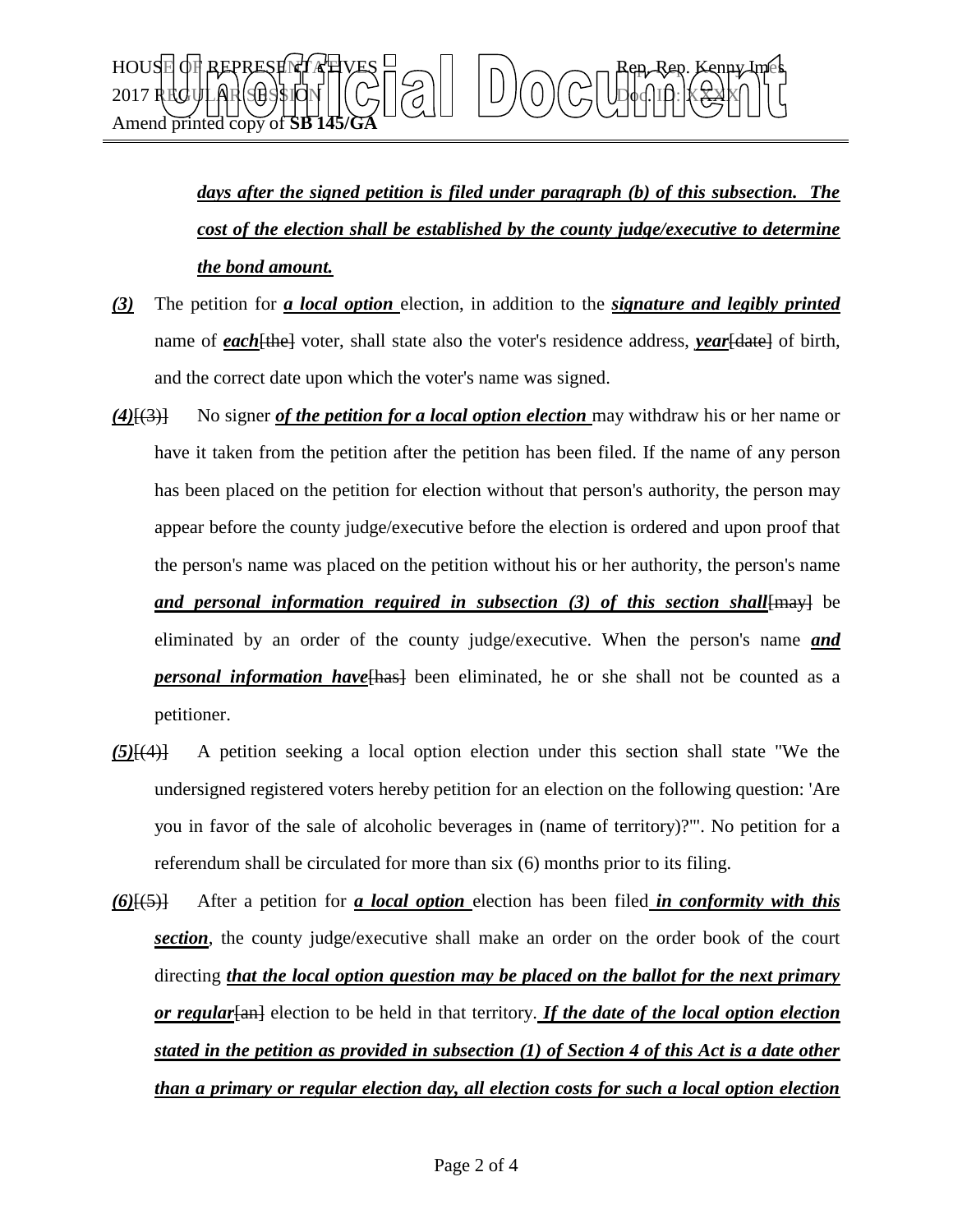

## *shall be borne by the person or group of persons who circulated the petition.*

*(7)*[(6)] Substantial compliance with the wording designated under this chapter for a particular type of petition is sufficient to validate the actual wording of the petition.

Section 4. KRS 242.030 is amended to read as follows:

- (1) The date of the local option election *shall* $\{$ <del>may</del>} be stated in the petition for *the local option* election.<del> If the date is not stated, it shall be designated by the county judge/executive.</del>
- (2) The local option election shall be held  $\underline{no[not]}$  earlier than sixty (60)  $\underline{and no[nor]}$  later than ninety (90) days after the date the petition is filed with the county clerk.
- (3) The local option election *may*[shall not] be held on the same day that a primary or *regular* [general] election is held in the territory or any part of the territory, nor within thirty (30) days next preceding or following a regular political election].
- (4) A local option election in any territory less than the county  $\frac{may}{s}$  and  $h$  be held on the same day on which an election for the entire county is held<del>[, except as approved in KRS</del> 242.125].
- (5) No local option election shall be held in the same territory more than once in every three (3) years.
- *(6) In order for the local option election to be held on the day fixed by law for holding a primary, the petition shall be filed no earlier than the first Wednesday after the first Monday in November of the year preceding the day on which the primary is to be held and no later than the last Tuesday in January preceding the day fixed by law for holding the primary.*
- *(7) In order for the local option election to be held on the day fixed by law for a regular election, the petition shall be filed no later than the second Tuesday in August preceding the day fixed by law for holding the regular election.*"; and

On page 23, after line 16, insert the following: